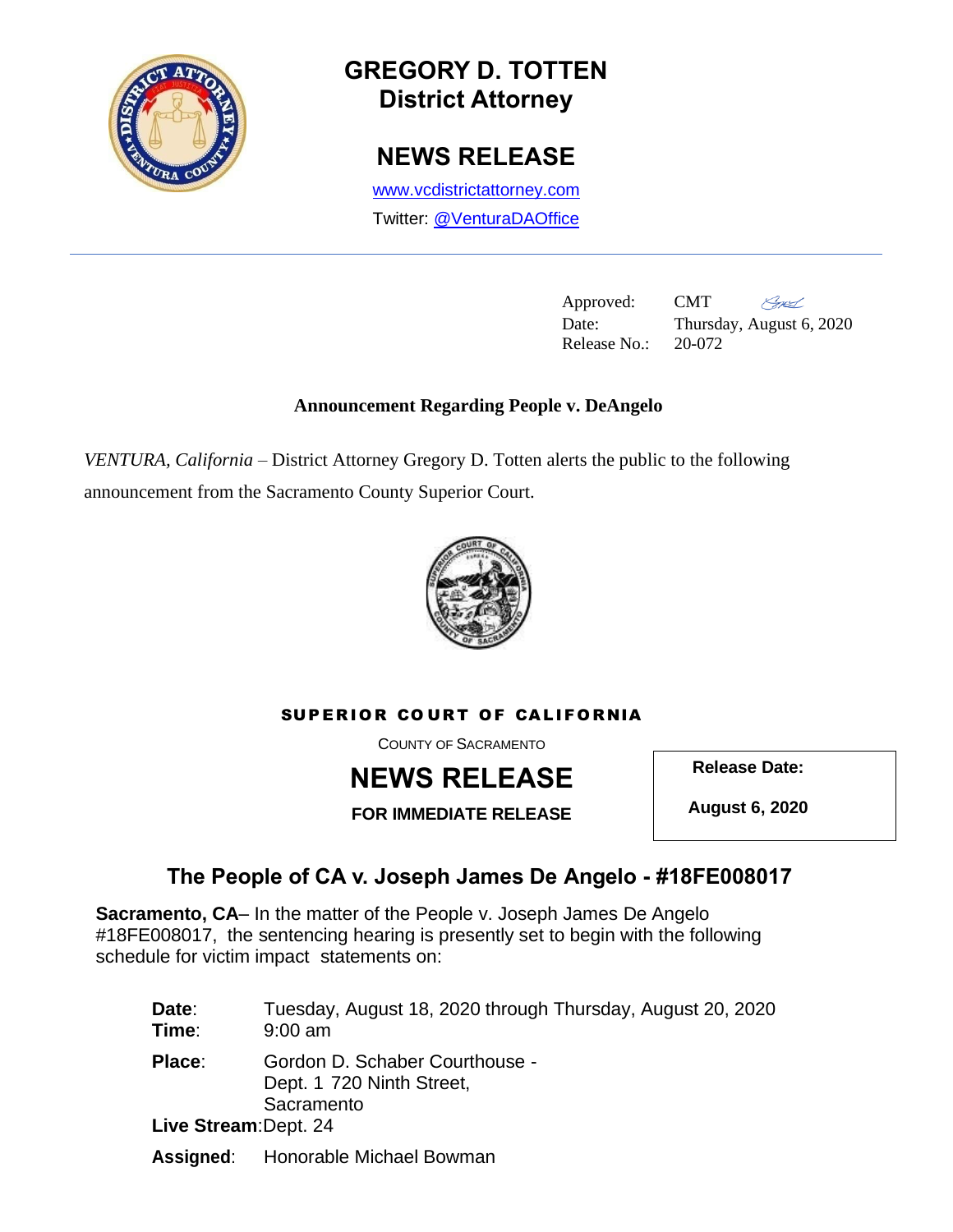For members of the media, the hearings held in Department 1 will be ordered as "pool" cameras due to very limited seating. Video satellite coordinates will be released each day to those who are not granted access to the courtroom. An XLR connection will be made available for audio feeds. Check-in time for approved media is 8:15-8:30am at the west side entrance.

If you are not on the approved media list, you will not be granted access to the courthouse. The media will have a press area set up on the west side of the courthouse  $(8<sup>th</sup>$  and H Streets). The hearings will also be live streamed to YouTube at the following link:

[https://www.youtube.com/channel/UCNMbqmTbdctFGFe\\_7GJDYQQ/.](https://www.youtube.com/channel/UCNMbqmTbdctFGFe_7GJDYQQ/)

All media entering the facility will be subject to a no contact temperature screening and required to wear a face covering. Social distancing practices will also be enforced.

For those who intend to record the recording from YouTube, you are still required to submit the media request forms to the Sacramento Superior Court no later than, Tuesday, August 11, 2020, close of business. The Media Request to [Photograph,](https://www.courts.ca.gov/mc500.pdf) Record, [or Broadcast](https://www.courts.ca.gov/mc500.pdf) (MC-

[500\)](https://www.courts.ca.gov/mc500.pdf) and Order on Media Request to Permit [Coverage](https://www.courts.ca.gov/mc510.pdf) (MC-510) must be submitted to the Public Information Officer at [sscpio@saccourt.ca.gov](mailto:sscpio@saccourt.ca.gov) for consideration. If the request forms have already been submitted, there is no need to resubmit.

Following the victim impact hearings, the final sentencing hearing will be scheduled as follows:

| Date:                 | Friday, August 21, 2020                |  |
|-----------------------|----------------------------------------|--|
| Time:                 | 9:00 am to 11:00 am                    |  |
| Place:                | <b>Sacramento State University</b>     |  |
|                       | Student Union Building - Main Ballroom |  |
| Live Stream: Dept. 24 |                                        |  |

**Assigned**: Honorable Michael Bowman

For members of the media who intend to attend the Friday hearing in person must submit the media request forms to the Sacramento Superior Court no later than, Friday, August 14, 2020, close of business. The Media Request [to Photograph,](https://www.courts.ca.gov/mc500.pdf) Record, or Broadcast [\(MC-500\)](https://www.courts.ca.gov/mc500.pdf) and Order on Media Request to Permit [Coverage](https://www.courts.ca.gov/mc510.pdf) (MC-510) must be submitted to the Public Information Officer at [sscpio@saccourt.ca.gov](mailto:sscpio@saccourt.ca.gov) for consideration. If the request forms have already been submitted, there is no need to resubmit.

Members of the general public will be afforded the opportunity to attend the proceedings in person, as well. If you have interest in attending in person, please submit your name and contact information to the Public Information Officer at [sscpio@saccourt.ca.gov](mailto:sscpio@saccourt.ca.gov) by noon on Friday, August 14, 2020. If members of the public have already submitted their name for the public lottery, you are not required to resubmit your name. Selected attendees will be drawn by lottery and you will be notified by the Public Information Officer.